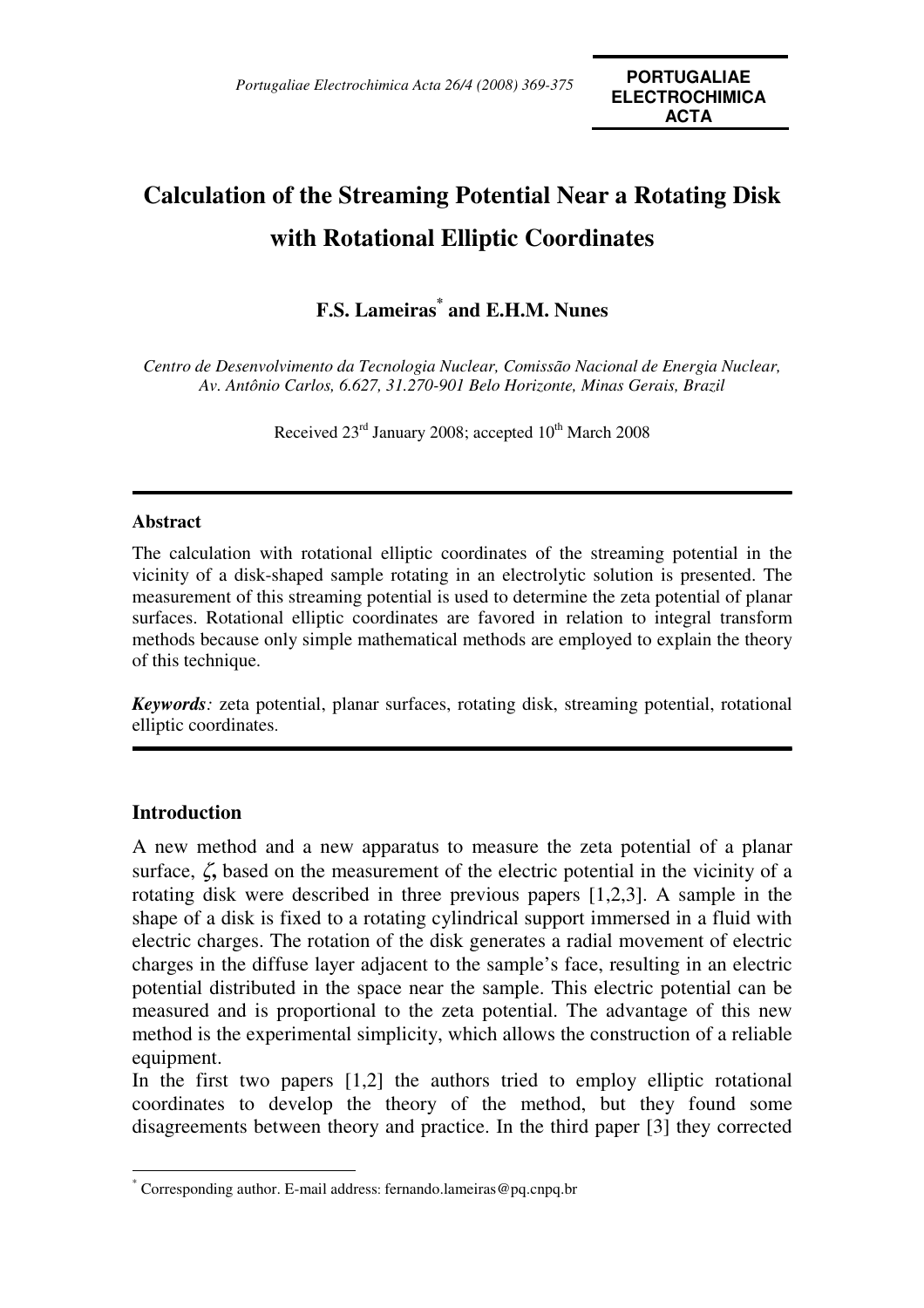the theoretical flaws by using the Hankel transform according to Nanis and Kesselman [4]. However, this solution is complex and difficult to explain to most users of this new technique. The authors derived the Legendre's equation by applying the rotational elliptic coordinates to the Laplace's equation, but in the corrected application the Chebyshev's equation is derived. This paper presents the solution of the Chebyshev's equation to this problem, which is derived with simple mathematical methods and agrees with the solution of the Hankel transform.

## **Theory**

Fig. 1 shows the situation where the face of a disk is immersed in a fluid where there are negative and positive electric charges. Let the face of the disk be made of a kind of material whose surface has affinity for negative electric charges. A layer of negative electric charges adheres to this surface. After that, a layer of positive charges is attracted to this layer of negative charges. However, because of thermodynamic fluctuations, this layer presents disorganization. Another more disorganized layer with negative charges approaches this surface. Successive layers with progressive disorganization will follow, and after a distance *d*, the disorganization between negative and positive charges will be the same as observed in the fluid.



**Figure 1**. Scheme of the assembly used in the measurement of the zeta potential using a rotating disk.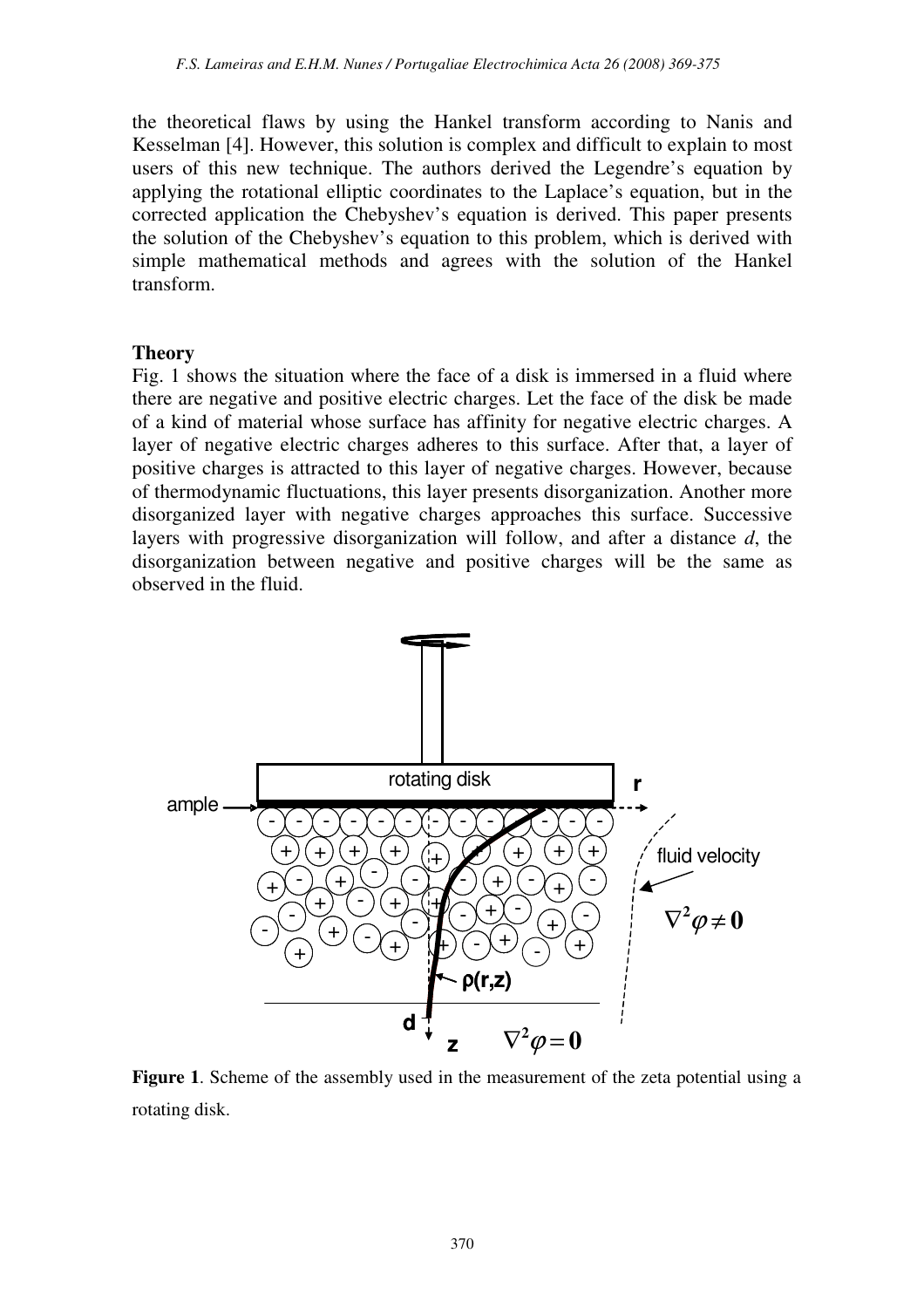The separation between positive and negative charges near the face of the disk generates electric dipoles, whose electric field can be observed. If the disk is rotated, according to the principles of the viscous fluids dynamics, the fluid layer in contact with the disk will rotate at the same velocity as the disk. The layer near the disk will rotate at a lower velocity. The difference between the velocities of these two layers is proportional to the viscosity of the fluid. The velocity of the successive layers decreases in the same way, as shown in Fig. 1.

The rotating movement of the disk generates an outward radial movement of the fluid towards the edge of the disk. The velocity  $v_r$  of this movement is given by [5,6,7]

$$
v_r = \gamma r z \tag{1}
$$

 $\gamma = 0.51023 \Omega^{3/2} v^{-1/2}$ , where  $\Omega$  is the angular velocity of the disk, and v is the kinematic viscosity of the fluid. *r* and *z* are cylindrical coordinates. This radial movement generates a displacement of electric charges in the vicinity of the disk because, as shown in Fig. 1, there are more free positive electric charges than free negative electric charges. This generates a radial electric current. The charges move outward to the edge of the disk, where they leave this layer and flow back through the liquid toward the disk.

Let  $\rho(r, z)$  be the electric charge density in the fluid. This density will be different from zero only in the vicinity of the disk. Therefore,  $\rho(r,z)$  will rapidly approach zero when *z* increases. The radial electric current through a wall of fluid of radius *r* and height ∆*z* is

$$
\Delta i_{\rm r} = \rho(r, z)v_{\rm r} 2\pi r \Delta z \tag{2}
$$

According to Gauss's law,  $\rho(r, z) = -\varepsilon \nabla^2 \varphi$ , where  $\varphi$  is the electric potential and  $\varepsilon$  is the electric permittivity of the fluid.  $\nabla^2 \varphi = (1/r) \partial / \partial r (r \partial \varphi / \partial r) + \partial^2 \varphi / \partial z^2$  is the Laplacian of the electric potential in cylindrical coordinates with cylindrical symmetry ( $\partial^2 \varphi / \partial \theta^2 = 0$ ).  $\partial \varphi / \partial r$  has a small variation for  $r < R$  (*R* is the radius of the disk). Thus,

$$
\Delta i_{\rm r} \approx -\varepsilon \frac{\partial^2 \varphi}{\partial z^2} \gamma r z 2\pi r \Delta z \tag{3}
$$

The radial electric current can be obtained through the integration of (3),

$$
i_{\rm r} = -\int_{0}^{\infty} 2\pi \ r^{2} \epsilon \gamma \frac{\partial^{2} \varphi}{\partial z^{2}} z \, dz = -2\pi \ r^{2} \epsilon \gamma \Biggl\{ \Biggl[ z \frac{\partial \varphi}{\partial z} \Biggr]_{0}^{\infty} - [\varphi]_{0}^{\infty} \Biggr\} \tag{4}
$$

This radial current is confined to a layer near the face of the disk. The physical quantity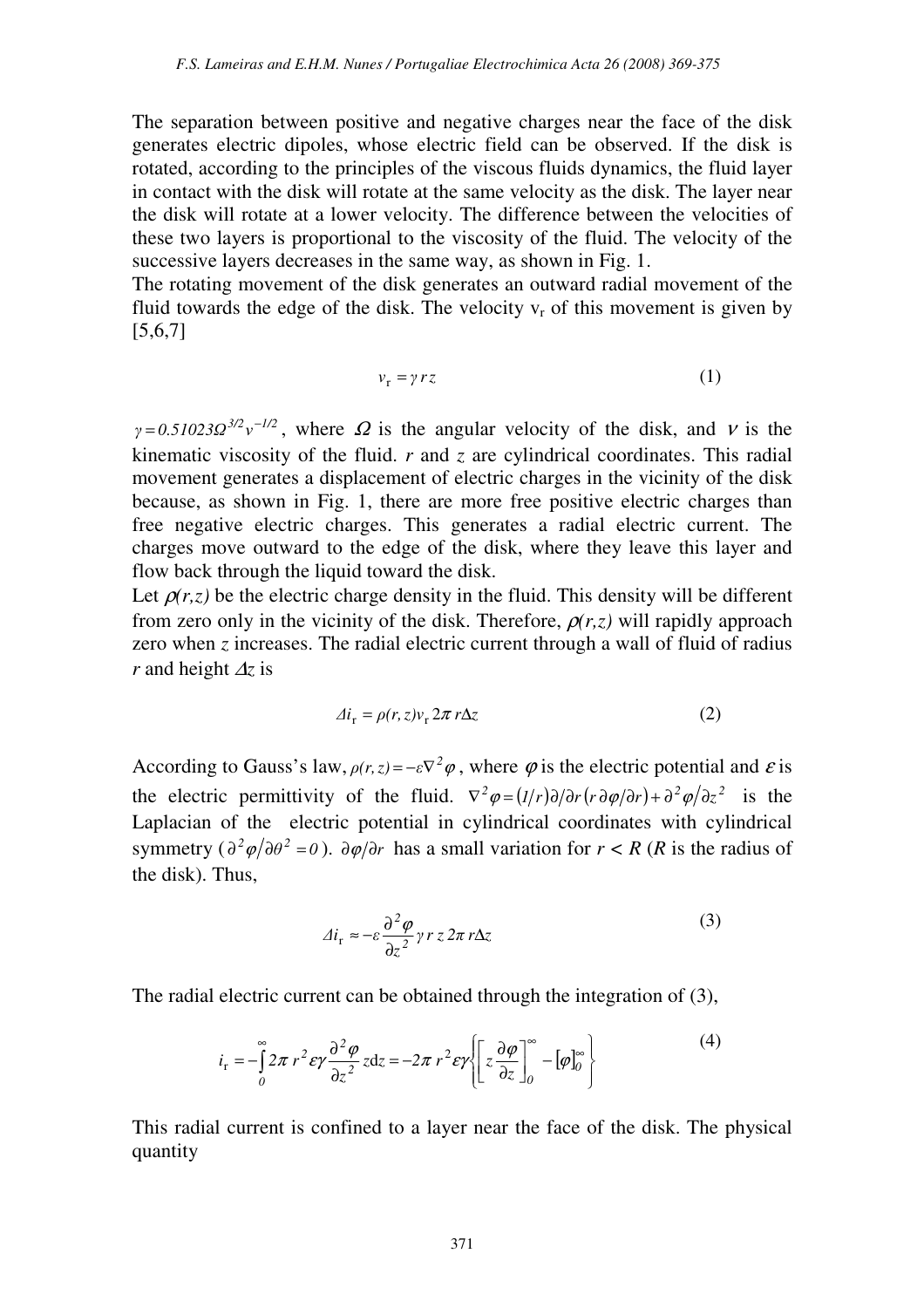$$
\zeta = \left[ z \frac{\partial \varphi}{\partial z} \right]_0^{\infty} - [\varphi]_0^{\infty} \tag{5}
$$

is defined as the zeta potential. The current  $i<sub>R</sub>$  increases with the square of  $r$  until the maximum value  $i_R = -2\pi \epsilon R^2 \gamma \zeta$  is reached.

The radial current increment in a ring of the layer of fluid near the surface of the disk is

$$
\Delta i_{\rm r} = -4\pi\varepsilon\gamma\zeta r\Delta r\tag{6}
$$

This current increment must be supplied by the fluid below the ring. Thus, the current density perpendicular to the surface of the disk,  $j_z$ , is

$$
j_z = -\frac{\Delta i_r}{2\pi r \Delta r} = 2\varepsilon \gamma \zeta \tag{7}
$$

The negative sign takes to account that  $j_z$  is in the opposite direction of the z coordinate axis. This equation shows that the current density returning to the layer of fluid near the face of the disk is uniform when  $0 \le r \le R$ .

In a volume element sufficiently distant from the face of the disk, there is a charge balance. Thus, according to Gauss's law,  $\nabla^2 \varphi = 0$ . This equation can be solved using the elliptical coordinates  $\xi$  and  $\eta$ , where  $r = R[(1 + \xi^2)(1 - \eta^2)]^{1/2}$  and *z* = *Rξη*. Considering a solution such as  $\varphi(\xi, \eta) = M(\xi)P(\eta)$ , one obtains Chebyshev's differential equations (with real argument for  $\eta$  and imaginary argument for  $\xi$ ). Solutions convergent for  $\xi \leq 1$  and  $\eta \leq 1$  are obtained considering  $M(\xi) = \sum_{j=0}^{\infty} a_j \xi^j$  $=\sum_{j=0}^{\infty} a_j \xi^j$  and  $P(\eta) = \sum_{j=0}^{\infty} a_j$  $P(\eta) = \sum_{j=0}^{\infty} c_j \eta^j$ , where *j* is an integer. The general solution is

$$
\varphi(\xi;\eta;b) = [a_0 M_0(\xi;b) + a_1 M_1(\xi;b)][c_0 P_0(\eta;b) + c_1 P_1(\eta;b)]
$$
\n(8)

where

$$
M_0(\xi; b) = \sum_{j=0}^{\infty} \left[ b - (2j - 2)^2 \right] \left[ b - (2j - 4)^2 \right] \cdots \left[ b - 0 \right] \left[ \frac{\xi^{2j}}{(2j)!} \right] \tag{9a}
$$

$$
M_{1}(\xi;b) = \sum_{j=0}^{\infty} \left[ b - (2j-1)^{2} \right] \left[ b - (2j-3)^{2} \right] \cdots \left[ b-1 \right] \left[ \frac{\xi^{2j+1}}{(2j+1)!} \right] \tag{9b}
$$

$$
P_0(\eta; b) = \sum_{j=0}^{\infty} \left[ (2j-2)^2 - b \right] \left[ (2j-4)^2 - b \right] \cdots \left[ 0 - b \right] \left[ \frac{\eta^{2j}}{(2j)!} \right] \tag{9c}
$$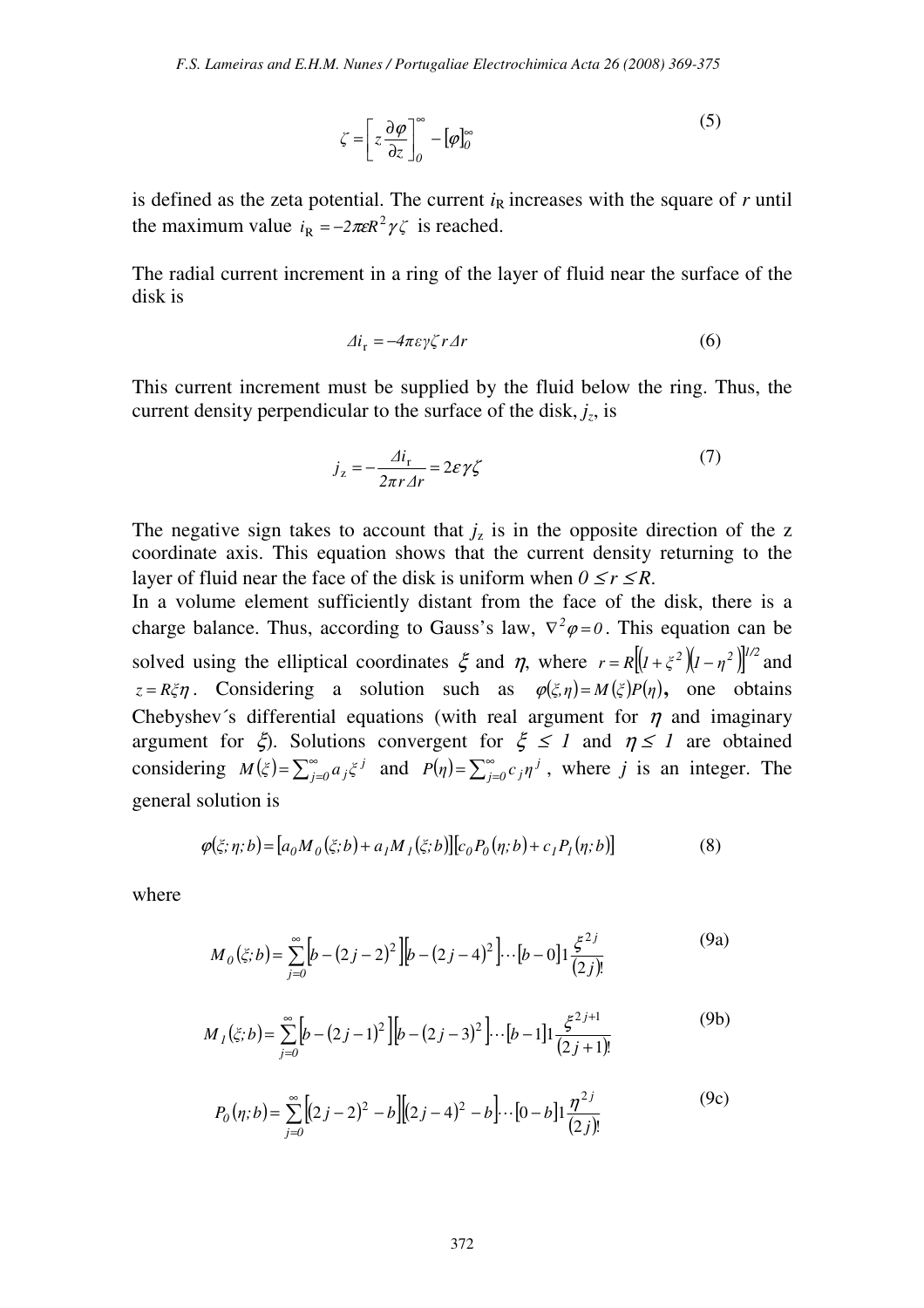$$
P_1(\eta; b) = \sum_{j=0}^{\infty} [(2j-1)^2 - b] [(2j-3)^2 - b] \cdots [1-b] 1 \frac{\eta^{2j+1}}{(2j+1)!}
$$
(9d)

The first boundary condition is that the function  $\varphi(r;z) = \varphi(\xi;\eta;b)$  must provide a current density perpendicular to the face of the disk equal to  $j_z = 2\varepsilon \gamma \zeta$ .  $\int_{\zeta=0}^{\zeta=0} R\,\eta\,[\,\partial\zeta\,]\bigr|_{\zeta=0}$ *k z*  $j_z = -k$  $=0$   $\Lambda$   $\eta \lfloor v_{\varsigma} \rfloor_{\zeta=0}$  $\rfloor$ 1 l Г ∂  $\int_{z=0} = -\frac{k}{R\eta} \left| \frac{\partial}{\partial z} \right|$ 1 l Г ∂  $=-k\left|\frac{\partial \varphi}{\partial x}\right| = -\frac{k}{R}\left|\frac{\partial \varphi}{\partial x}\right|$  $\left| \begin{array}{cc} \frac{\partial \varphi}{\partial z} \end{array} \right| = -\frac{k}{R} \left| \begin{array}{cc} \frac{\partial \varphi}{\partial \tilde{z}} \end{array} \right|$ , where k is the electric conductivity of the fluid.

One obtains from (9) that

$$
\[a_0 M'_0(0;b) + a_1 M'_1(0;b)\]\frac{[c_0 P_0(\eta;b) + c_1 P_1(\eta;b)]}{\eta} = -\frac{2\varepsilon \gamma R}{k} \tag{10}
$$

This equation is true if  $[c_0 P_0(\eta;b) + c_1 P_1(\eta;b)]/\eta$  is constant. In order to fulfill this condition,  $c_0 = 0$  and  $b = 1$ , because  $P_l(\eta; l) = \eta$ . Moreover,  $M_0(0; l) = 0$ ,  $M_I^{\prime}(0,1) = I$ , and  $M_I(\xi,1) = \xi$ . The solution is given by

$$
\varphi(\xi;\eta;I) = a_0 c_I \eta M_0(\xi;I) - 2 \frac{\varepsilon \gamma \zeta R}{k} \eta \xi \tag{11}
$$

The second boundary condition is that the streaming potential is maximum at the center of the disk  $(r=0; z=0)$  or  $(\eta=1; \xi=0)$  and is equal to *k*  $\frac{\varepsilon \gamma \zeta R}{l}$ , so that

$$
\varphi(\xi;\eta;I) = \frac{\varepsilon \gamma \zeta R}{k} \eta \left[ M_0(\xi;I) - 2\xi \right]
$$
\n(12)

### **Discussion**

Equation (12) is true where  $\nabla^2 \varphi = 0$ , that is, where there is electric charge balance in a volume of fluid. This situation exists for  $z > d$  from the face of the disk (Fig. 1). In the region between  $z = 0$  and  $z = d$ ,  $\nabla^2 \varphi \neq 0$ , that is, there is a net electric charge. The radial electric current is confined to this region. *d* is related to the Debye's distance in an electrolyte [8]. In Fig. 1, *d* is shown as amplified for didactical purposes, because  $d \ll \ll R$ . The electric potential  $\varphi(\xi;1;1)$  can be measured by putting an electrode in  $(z, r) = (R\xi, 0)$  and another one in a position  $z>> R$ , where  $\varphi(z,r)=0$ .

Along the axis of the disk  $(\eta=1)$ , equation (12) gives that

$$
\frac{\varphi(\xi;1;1)k}{\varepsilon \gamma \zeta R} = M_0(\xi;1) - 2\xi
$$
\n(13)

The right hand side of (13) gives the same values for small  $\xi$  as the approximated function employed by Sides,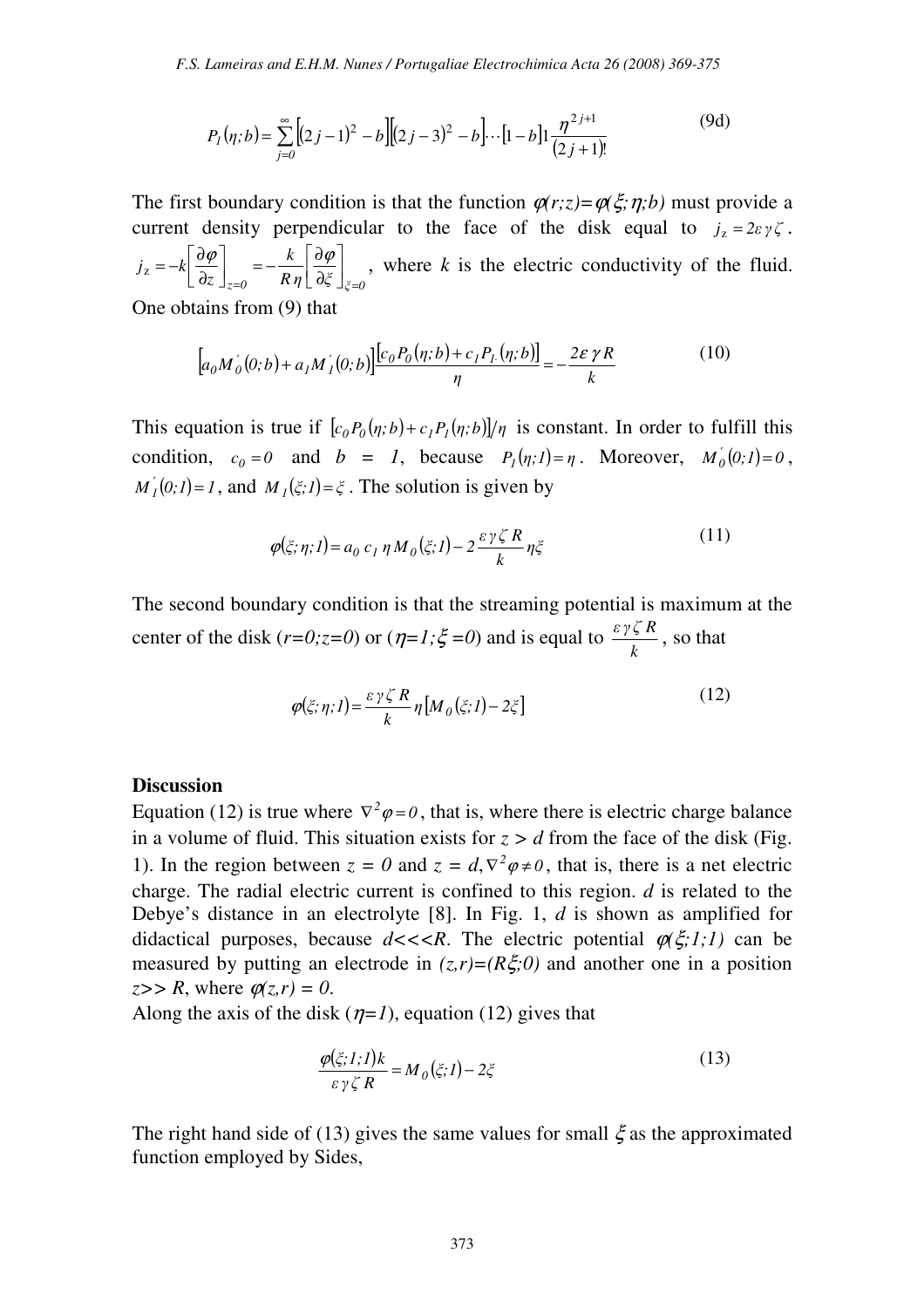$$
\frac{\varphi(\xi;1;1)k}{\varepsilon\gamma\zeta R} \approx 2\left(1 - \xi - \frac{1}{2\sqrt{1 + \xi^2}}\right)
$$
(14)

 $\varphi(\xi;1;1)$  is typically around 0.1 mV near the disk and falls as  $\xi$  growths. This streaming potential is not very high relative to the noise observed in practice. So,  $\xi$  should be as close as possible to zero in order to keep the streaming potential as high as possible to decrease the error of measurement. Another good procedure is to give an identifiable pattern to the rotation of the disk (e. g., a sinusoidal pattern) to separate the streaming potential from the noise.

### **Conclusion**

This paper corrects the approaches previously published by using elliptic rotational coordinates to calculate the streaming potential near a rotating disk immersed in a fluid with electric charges.

The rotation of a disk whose radius is *R*, immersed in a fluid where there are negative and positive electric charges, generates an electric potential difference between a position *z* along the axis of the disk and another position distant from the disk given by (for  $z \leq R$ )

$$
\Delta \varphi \left( \frac{z}{R} \right) = \frac{\varepsilon \gamma \zeta R}{k} \left[ M_0(\zeta; I) - 2 \left( \frac{z}{R} \right) \right]
$$
(15)

where  $\Delta \varphi(z/R)$  is the electric potential difference,  $\varepsilon$  is the electric permittivity of the fluid,  $k$  is the electric conductivity of the fluid,  $\zeta$  is the zeta potential of the surface of the disk, *R* is the radius of the disk,  $\gamma = 0.51023 \Omega^{3/2} v^{-1/2}$ , where  $\Omega$  is the angular velocity of the disk and  $\nu$  is the kinematic viscosity of the fluid, and

$$
M_0\left(\frac{z}{R}\right) = \sum_{j=0}^{\infty} \left[ I - (2j - 2)^2 \right] \left[ I - (2j - 4)^2 \right] \cdots I \cdot I \frac{1}{(2j)!} \left(\frac{z}{R}\right)^{2j} \tag{16}
$$

 $\Delta\varphi$ , *v* and *k* can be measured, whereas  $\Omega$ , *R* and *z* can be controlled. In these conditions, it is possible to calculate the zeta potential with equation (15) by measuring the electric potential in a position along the axis of the disk.

#### **Acknowledgments**

To CNPq (Processes n. 472027/2004-2 and 305811/2006-1) and to CAPES.

### **References**

- 1. P.J. Sides and J.D. Hoggard, *Langmuir* 20 (2004) 11493-114938.
- 2. J.D. Hoggard, P.J. Sides and D.C. Prieve, *Langmuir* 21 (2005) 7433-7438.
- 3. P.J. Sides, J. Newman, J.D. Hoggard and D.C. Prieve, *Langmuir* 22 (2006) 9765-9769.